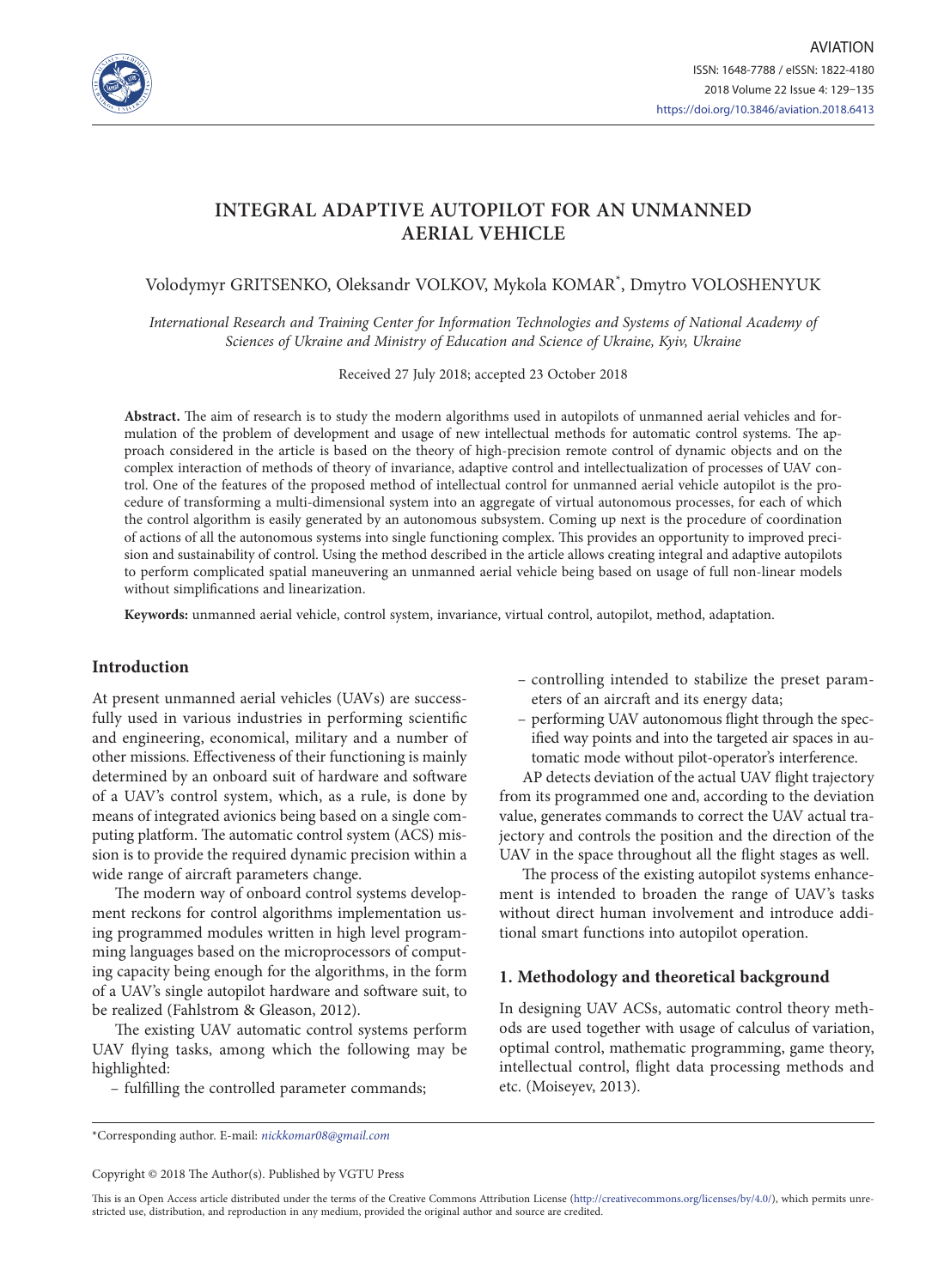A UAV is a dynamic object with a big number of parameters and complex cross interfaces between them and described with the essentially nonlinear differential equations, simplification or linearization of which in solving complicated tasks with steep maneuvering of a UAV is not admissible. In addition, the common feature of the UAV control tacks, regardless of their types and applications, is the need to consider various evidences of uncertainty, the main sources of which are the following factors (Beardand & McLain, 2012):

- indistinctness of functioning objectives and control tasks;
- non-stationarity of UAV parameters and its control systems;
- uncertainty of situation and flight plan performance conditions;
- presence of random ambient environment influences;
- incoming information deterioration in remote data transfer channels.

The following conceptions have been laid down in the theoretical basis of the UAV intellectual control method, proposed the article authors:

- 1. nonlinear controlled objects full description conception and dynamically changing ambient environment, that allows to evaluate and use not only the present technological resource but the hidden full system potential;
- 2. control conception, that is realized by availability of the applied knowledge base with structural adaptation, that makes high precision UAV control:
	- with various uncertainty levels and limitations;
	- with integration of various navigation data sources;
	- with computational complexity that is optimal for the tasks assigned and specified communicational limitations;
- 3. tactical situations development recognition conception as a base for decision making in the conditions that are featured with high degree of uncertainty in the current navigation situation.

Besides, the scientific platform of the proposed intellectual control system is based on the theory of high precision remote control of dynamic objects in the condition of uncertainty and complicated limitations. Effectiveness of the theory is achieved with complex interaction of the invariant theory, autonomy, adaptive virtual control as well as new engineering solutions, created by the staff of the article authors. Joint usage of theoretical and conceptual bases allows generating fundamentally new control algorithms for a UAV's autopilot that provide:

- high quality and stability of the controlled object while making complicated spatial flight trajectories with significant changes of flight altitude and speed and presence of essentially curved maneuvering segments in horizontal and vertical planes;
- invariance to outer disturbances and adaptability to parametric uncertainties.

# **2. Review of the control methods of modern UAV's autopilots**

The present article is dedicated to the modern algorithms study aspects that are used in UAV's AP and formulation of the problem of generation and usage of intellectual methods and UAV automatic control systems as well as description of the UAV intellectual control method proposed by the authors.

Development of information technologies allows using complicated intellectual control methods even in relatively cheap in cost APs. Nowadays, there is a big number of ACSs for UAVs of different types and assignments, which differ from one another by both costs and algorithm structures used in them (Chao, Cao, & Chen, 2010). But in a number of cases, there are the APs spread out that are positioned as universal control means for a wide range of UAVs and remain insufficiently effective since they don't fully take into account the structural features of a given UAV as well as essential UAV parameters nonlinearity in steep maneuvering.

Therefore, the forthcoming development of algorithms of UAV ACS is held with the purpose of covering still bigger range of decision making situations in the condition of significant uncertainty and approximating (and under certain parameters exceeding) UAV automatic control system performance to skilled pilot-operator behavior.

The modern UAV ACS designs are based on usage of both conventional proportional-integral differential (PID) controllers and prospective approaches: adaptive neuron networks, optimizing methods, fuzzy logic etc. (Feng, 2006). Below are some of them considered:

#### **Approach to UAV control based on PID controllers**

In the source (Shilov, 2014), the proportional-integral cascade (PI-cascade) (shown in the figure1 below) being applied to each axis of rotation (bank, pitch and yaw) is used as an automatic stabilization algorithm for UAV's angles of orientation as well as for flight altitude control.

In the Figure 1:  $\alpha_{act}$  – UAV's current angle of orientation,  $\alpha_{des}$  – UAV's desired angle of orientation,  $\alpha_{err}$  – angle of orientation error, Ω*des* − desired angular velocity of rotation about an axis, Ω*act* − current angular velocity of rotation about an axis, Ω*err* − error of angular velocity of rotation about an axis, out Out − outcoming signal to UAV's control actuators. The results of computer modeling of performance (Shilov, 2014) have shown, that an AP based on conventional PID controllers does not exclude



Figure 1. PI-cascade diagram for stabilization control of angle of orientation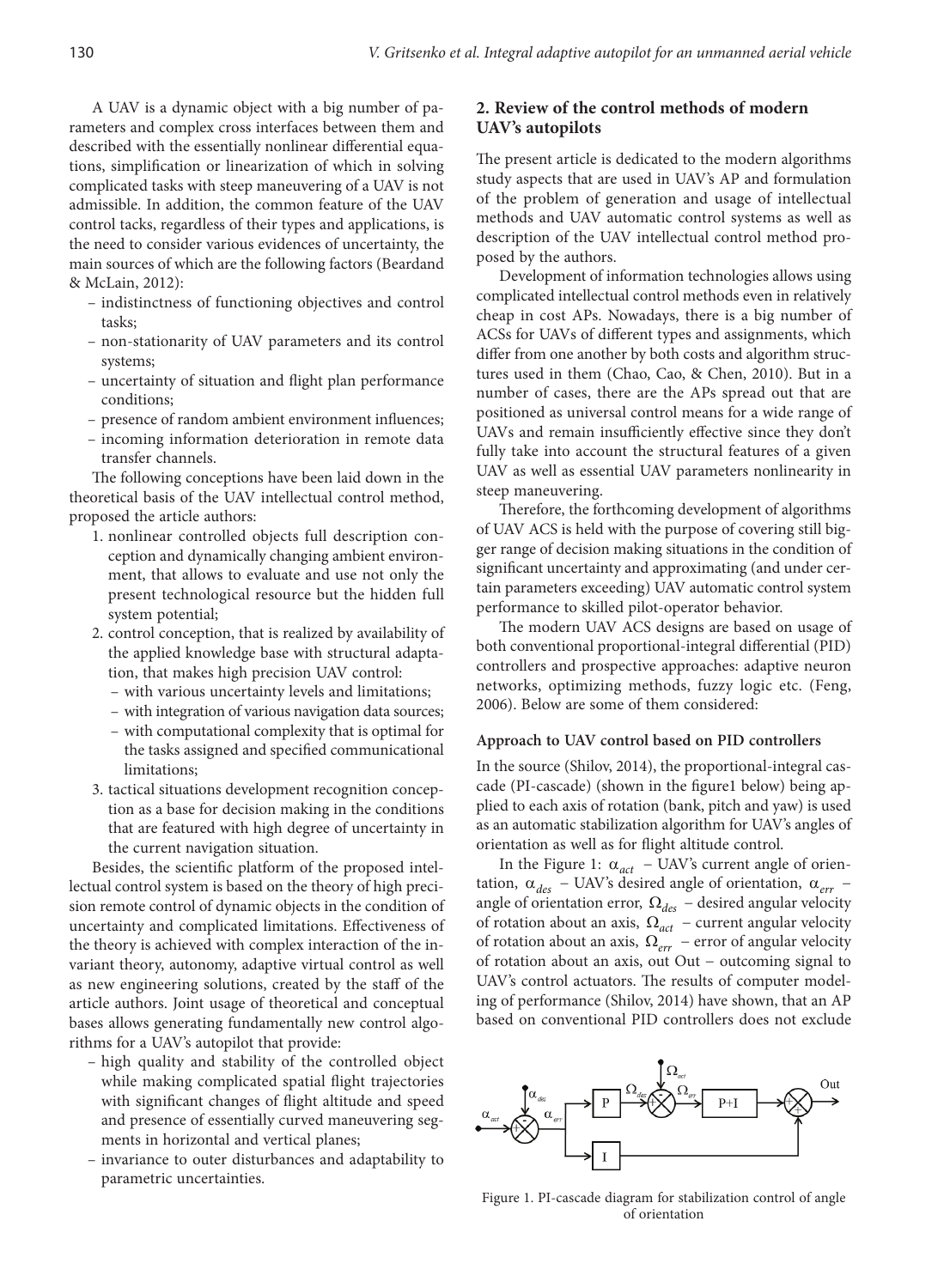existence of a control error caused by perturbing influence and does not allow to provide required dynamic precision of control of the angle of orientation while changing flight modes and ambient conditions.

In their turn, the ACSs built on PID controllers have a number of advantages such as:

- simplicity and easiness of the controllers designing;
- low requirements to computing resources;
- simple control algorithms structure and relatively simple calculation of the controller coefficients.

Along with the advantages the ACSs have the following flaws:

- PID controller's parameters resetting is needed when controlled object data are changed;
- widespread methods of controller's settings, such as, for instance, intuitive setting, characteristic method, analytic method can't provide high quality control due to inability to change the controller's data while in the process of influence by disturbance and absence of PID controller parameters dynamic change;
- calculating and setting the ACS controllers coefficients require significant correction at early stages of tests and operation, and, in a number of cases, admit unsatisfactory flight performance data.

So, incorporation of PID controllers in non-linear systems without their being added with more sophisticated control strategies that compensate their disadvantages, put restrictions on reliability and precision of such control systems.

#### **Approach to UAV control based on neural networks**

UAV ACSs based on the adaptive neural network controller doesn't require a precise mathematical model, which is evident advantage of such ACS and suitable for multipurpose UAVs control (Calise & Rysdyk, 1998). An example of such ACS for controlling UAVs is proposed in (Johnson & Kannan, 2002). The synthesis of the controller is made with division into the outer loop and the inner loop (shown in the Figure 2). The outer loop controls UAV orientation by changing moments that act upon the UAV with control surfaces position changing. The outer loop controls the forced that act upon the UAV by changing thrust value and the UAV's orientation with engaging the inner loop.

In the Figure2:  $x$  – position vector,  $p$  – UAV position, ν − pseudo control vector, *a* − acceleration, α− angular acceleration,  $q$  – quaternion, ω – angular velocity,  $\delta$  – control vector (control surfaces deflection), lower indexes, *с –* command signal, *h –* limitations, *ad –* adaptive signal, *des –* desired signal, *m –* moment, *f –* force.

Parametric uncertainty, which appears in the course of controlling a UAV, is minimized by using the adaptive element. Neural network (perceptron with one hidden layer as a universal approximator) is used as an adaptive element by Johnson and Kannan (2002).

Among the disadvantages being proper to the systems of such type, one should mark algorithm structure complexity, unwanted adaptation to the input parameters of the controlled object such as dynamics of actuators, as well as long duration of the neural network study process to achieve high control precision, which, in its turn, decreases with emerging casual disturbance.

## **Approach to UAV control based on optimization methods**

In the works of Lopez, R. Dormido, S. Dormido, and Gomez (2015) and Lopez, R. Dormido, Gomez, S. Dormido, and Diaz (2007), there is proposed control architecture for the inner and outer loops of ACS for UAV movement, which is realized with using an H∞-controller. An ACS consists of two loops: inner controller loop to provide robustness for parametric uncertainty and outer loop for tracking the reference model (shown in the Figure 3).

The inner loop structure is intended to control the angles of pitch, bank, yaw as well as the engine thrust.

Two different controllers refer to the outer loop: controllers of altitude and course. Both controllers are synthesized by using H∞ optimization.

The modeling results that are presented by Lopez et al. (2015) show that using H∞ controller doesn't provide the control with required parameters of stability and quality with simplifying the controlled object model. So, they set high requirements for quality, completeness and precision of the reference mathematical models. As a rule, optimization requires a significant number of computing resources and much time. Using  $H<sub>∞</sub>$  controller to control a non-linear object involving simplified linearized controlled object model causes parametric uncertainty.



Figure 2. Inner and outer loops of ACS with adaptation Figure 3. UAV ACS architecture based on optimization method

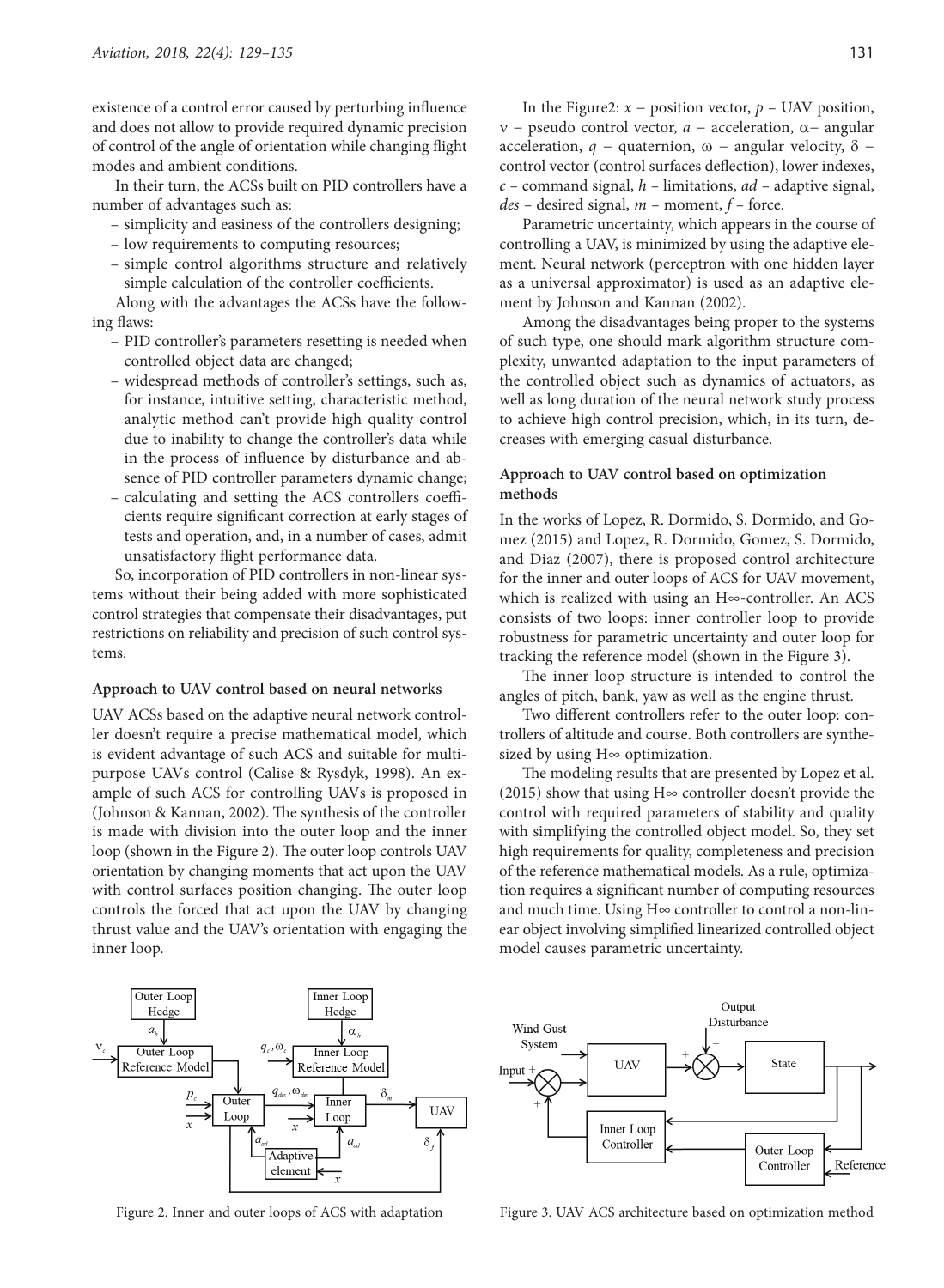#### **Approach to UAV control based on fuzzy logic**

Fuzzy logic control systems can be used in many fields including UAV flight control. Together with studies of other modern control strategies, a plenty of works are dedicated to incorporation of fuzzy logic controllers into APs (Ross, 2004). Conventional fuzzy logic control system structure consists of four basic components: knowledge base, interface for converting discrete set into fuzzy one, derivation mechanism and interface for converting fuzzy set into discrete one. The block diagram for a fuzzy logic control system is shown in the Figure 4 below.

Synthesis of UAV's autopilot with usage of fuzzy logic is given in work of Kumon et al. (2006). The AP consists of three controllers based on fuzzy logic (one controller is used for controlling UAV's side movements, two of them – for controlling lateral movement). To improve precision of control the velocity control unit and the cancelation unit for disturbances caused by wind gusts have been added to the autopilot. The proposed system structure is given in the Figure 5.

According to the results of modeling, given by Kumon et al. (2006), it is understood that in presence of disturbances a UAV not always comes up to the specified waypoint which results in trajectory curvature and extra maneuvers and imprecisions in holding specified flight altitude emerge as well.

The common disadvantages of the control system based on fuzzy logic methods include design complexity of the systems of this kind, extended process of tuning and



Figure 4. Basic control system structure with fuzzy logic



Figure 5. Block diagram for fuzzy logic autopilot control system

analysis of adequacy of the designed real model system, high requirements for the rule bases for the fuzzy system realized.

From what has been said above emerges that the control systems of the majority of unmanned aerial vehicles being built on the basis of the approaches mentioned above have limited performance capabilities focused on automatic or semiautomatic operation modes in specified conditions. Utilizing conventional intellectual control methods without extra actions as for their performance quality improvement doesn't provide required precision and autonomous control. Therefore, a new approach to the issues of effective control of UAVs of different purposes in various and unexpected conditions is needed.

### **3. Development and description of integral adaptive autopilot**

To eliminate the flaws of the abovementioned methods of building UAV's ACSs, the authors propose the new method and algorithm of integral and adaptive autopilot. High performance of the modern integrated avionics suits enables, in real time, to carry out, directly on board the UAV, both coefficient adjustments and reconfiguration of the control system structure, thereby improving quality and stability of the control process for a wide range of flight assignments. Reckoning for that, the authors have proposed the integral and adaptive autopilot (shown in the Figure 6) that enables removing a number of flaws of the modern UAV's ACSs, in particular:

- to compensate cross connections and mutual influence between the control channels;
- to provide for generation of integral and adaptive control commands through all the channels and to achieve improved quality and stability of controlling while performing complex spatial trajectories with big changes of the flight altitude and velocity, as well as in presence of essentially curved segments of maneuvering in vertical and horizontal planes;
- to achieve the UAV control precision improvement in presence of outer and inner disturbances.

The structural diagram of the integral and adaptive autopilot contains: generator of given control parameters, roll error formation unit, pitch error formation unit, sensor unit, coordinated turn calculating unit, roll virtual control dynamics unit, yaw virtual control dynamics unit, pitch virtual control dynamics unit, aerodynamic data storage and approximation unit, linear computing unit and nonlinear computing unit.

Such structure has been chosen to realize UAV control in the class of virtual strategies (Pavlov & Pavlova, 2015). In this case, virtual control acts as a conventional control virtualization method with usage of PID controllers (Grytsenko, Volkov, Komar, & Bogachuk, 2018).

The virtual control (VC) allows studying the controlled object comprehensively without simplifications and linearization of equation systems describing it (Pavlov & Pavlova, 2015).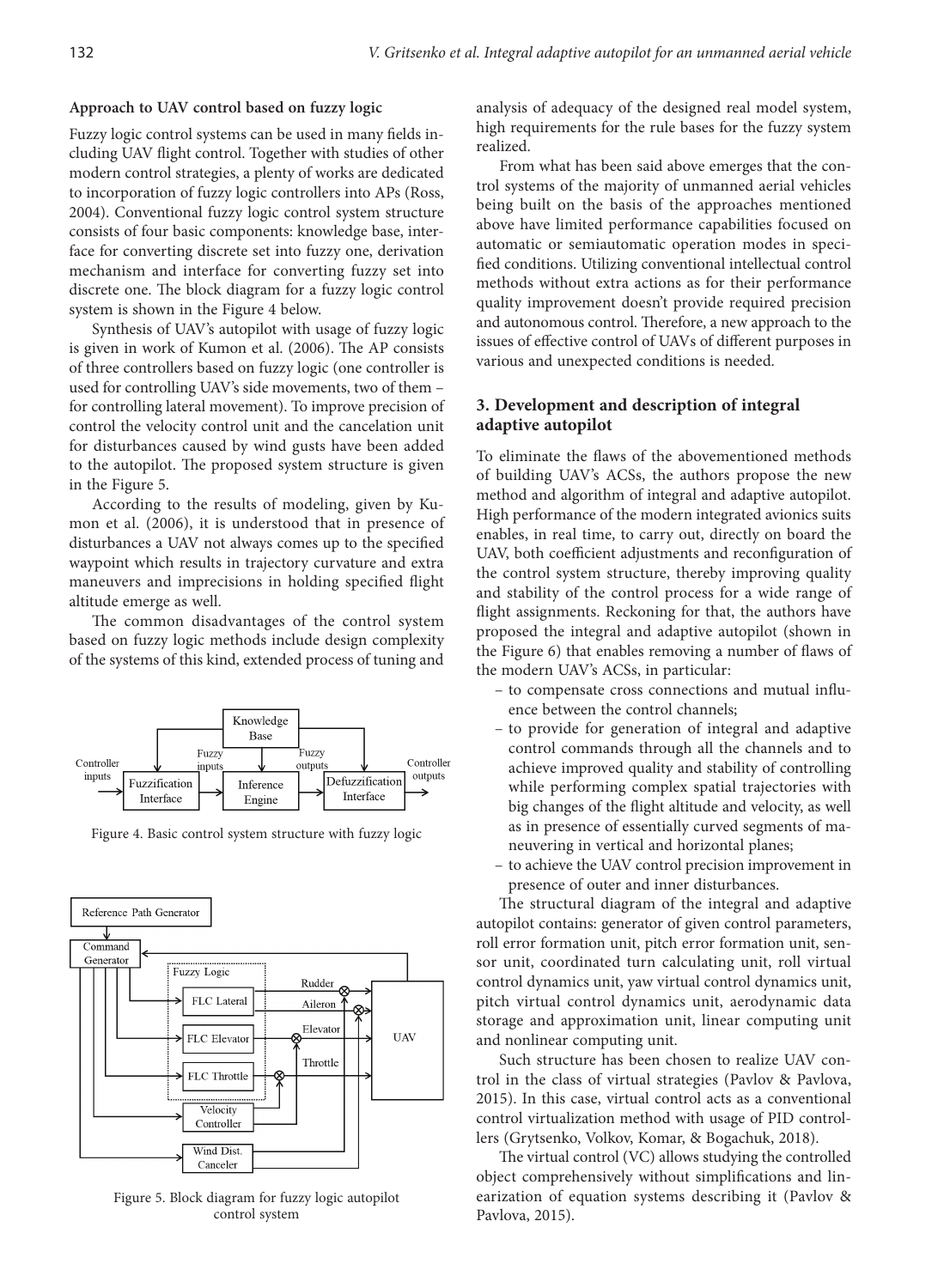

Figure 6. Structural diagram of integral and adaptive UAV's autopilot

In this case, VC envisages the problem solving in two stages.

The first stage – to synthesize a virtual object with invariant and autonomously organized control being based on the original real object.

The second stage – to synthesize the real control of a real object after the virtual object and the virtual control.

The first stage's objective is synthesis of a virtual object and searching for the area of possible control of the virtual object, which enables to solve the problem of synthesis of the real object control in the second stage being based on the virtual control.

In the structural diagram, the units forming the layers of virtual control are marked with a dotted line. The real commands for aileron deflection angles δ*a*, elevator δ*<sup>e</sup>* and rudder  $\delta_r$  are generated at the output of the nonlinear computing unit.

Differential equation system that describes the virtual object has, in comparison with the output equation system that describes the real object, redundant solutions, and the output equation system's solutions are simultaneously the solutions of the new system. Insuring invariant and autonomous conditions for all the array of the new system's solutions will automatically insure invariance and autonomy for the output equation system's solutions.

Usage of VC allows considering full non-linear models of objects without admitting simplifications and linearization. Using such, an approach allows to design fundamentally new non-linear controllers that ensure stability of the controlled objects as well as invariance to outer and inner disturbances.

Accordingly, the designed UAV integral and adaptive spatial maneuvering control autopilot works in the following way to insure.

The generator of given control parameters cyclically generates the time sequence of the command signals for roll γ*cmd* and pitch ϑ*cmd* to insure targeted spatial maneuvering in horizontal and vertical planes respectively.

At the sensor unit output the UAV's current state signals, such as the sensor signals for roll γ, yaw ψ*,* pitch ϑ, the sensor signal for air temperature *T*, the sensor signal for barometric pressure *B,* the sensor signal for air speed, the sensor signals for accelerations  $n_x$ ,  $n_y$ ,  $n_z$  and angular velocity signals  $\omega_{x}$ ,  $\omega_{y}$ ,  $\omega_{z}$  are generated in the UAV associated coordinate system *0XYZ,* origin of which is places in the UAV's center of mass, the *0X* axis lies in the UAV's plane of symmetry and directed to the UAV's nose part, the *0Y* axis lies in the UAV's plane of symmetry and directed upwards (in horizontal flight), and the *0Z* axis adds the system to the right.

The error formation units for roll and pitch, after the command roll γ*cmd* and pitch ϑ*cmd* signals that come from the generator of given control parameters, generate the signals of the form  $\Delta \gamma = \gamma_{cmd} - \gamma$  and  $\Delta \theta = \theta_{cmd} - \theta$  respectively. The signals for the current roll angle γ and pitch ϑ come from the sensor unit. Then the error signals for roll and pitch come to the virtual control dynamic units for roll angle and pitch.

The signals of roll angle γ, air speed sensor *V*, side acceleration  $n<sub>z</sub>$  and angular velocity  $\omega<sub>v</sub>$  about the *0Y* axis from the sensor unit are sent to the coordinated turn calculated unit, which, in order to ensure a UAV coordinated turn without sideslip, generates the error signal for the coordinated turn angular Δω*y* velocity and the error signal for the side acceleration in the following way:

$$
\Delta \omega_y = K_{RY} \frac{g}{V} \sin \gamma - \omega_y;
$$
  

$$
\Delta n_z = K_n n_z,
$$

where  $g$  – acceleration of gravity,  $K_{RY}$  – coordinated turn displacement,  $n_z$  – side acceleration current value. The error signals for the coordinated turn angular velocity Δω*<sup>y</sup>* and the error signals for the side acceleration Δ*nz* from the coordinated turn calculation unit come from the yaw virtual control dynamics unit.

The roll virtual control dynamics unit, the yaw virtual control dynamics unit and the pitch virtual control dynamics unit collectively constitute the first level of virtual control for UAV's spatial maneuvering. These units give the idea of multidimensional control system in the form of a complex of independent one-dimensional autonomous control systems for roll  $p_y$ , yaw  $p_y$  and pitch  $p_9$ :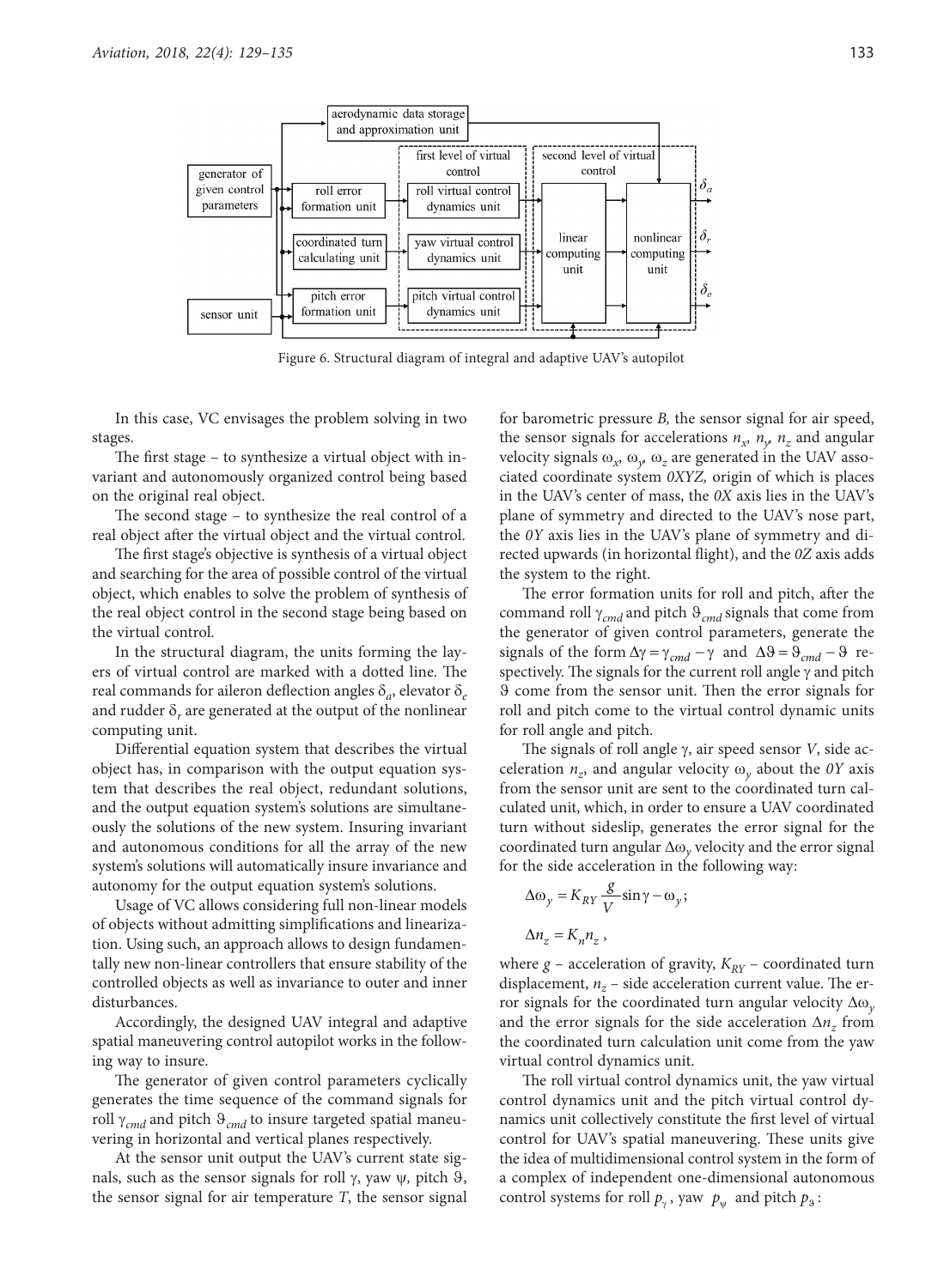$$
\begin{aligned}\n\bullet & \bullet \\
\gamma &= p_{\gamma} ; \\
\bullet & \bullet \\
\psi &= p_{\psi} ;\n\end{aligned}\n\tag{1}
$$

$$
\mathfrak{S}=p_{\mathfrak{g}}\,,
$$

where  $p_{\gamma}$ ,  $p_{\psi}$ ,  $p_{\theta}$  – command signals of virtual control of roll, yaw and pitch the unit's outputs. With this presentation of the system (1) for these autonomous relations, they can use all the design methods that are developed for one-dimensional systems, such as, for instance, the methods for building proportionate integral differential controllers, the methods for building speed-optimized controllers and others. By adding the control algorithms using PID controllers with virtual control, one can achieve higher quality of control by eliminating the PID controller's deficiencies.

The roll virtual control dynamics unit, the yaw virtual control dynamics unit and the roll virtual control dynamics unit compute the command signals for virtual control of roll  $p_y$ , yaw  $p_y$  and pitch  $p_9$  by the following relations:

$$
p_{\gamma} = (K_{\gamma} + \frac{1}{pTi_{\gamma}} + pTd_{\gamma})\Delta\gamma ;
$$
  
\n
$$
p_{\vartheta} = (K_{\vartheta} + \frac{1}{pTi_{\vartheta}} + pTd_{\vartheta})\Delta\vartheta ;
$$
  
\n
$$
p_{\psi} = (K_{\omega_{\gamma}} + \frac{1}{pTi_{\omega_{\gamma}}} pTi_{\omega_{\gamma}} + pTd_{\omega_{\gamma}})\Delta\omega_{\gamma} +
$$
  
\n
$$
(K_{n_z} + \frac{1}{pTi_{n_z}} pTi_{n_z} + pTdn_z)\Delta n_z,
$$

where  $p = \frac{d}{dt}$  – time differentiation operator,  $K_{\gamma}$ ,  $Td_{\gamma}$ ,  $Ti<sub>y</sub>$  – the coefficients for the proportional, integral, and derivative terms of the PID controller in the roll channel,  $K_{\alpha}$ ,  $Td_{\alpha}$ ,  $Ti_{\alpha}$  – the coefficients for the proportional, integral, and derivative terms of the PID controller in the pitch channel,  $K_{\omega_y}$ ,  $Td_{\omega_y}$ ,  $T_{\omega_y}$  – the coefficients for the proportional, integral, and derivative terms of the PID controller in the yaw channel for the angular velocity error of the coordinated turn  $\Delta\omega_{v}$ ,  $K_{n}$ ,  $Tdn_{z}$ ,  $Ti_{n}$  – the coefficients for the proportional, integral, and derivative terms of the PID controller in the yaw channel for the side acceleration Δ*nz*.

Kinematic relations (taking into account admission of ignorance of influence of the local vertical orientation change and horizontal plane within the time the UAV's movement relatively to the spherical Earth), which combine the derivatives of the angles  $\psi$ ,  $\dot{\theta}$ ,  $\dot{\gamma}$  with the angular velocities of rotation of the UAV, have the following form:

$$
\dot{\psi} = \frac{(\omega_y \cos \gamma - \omega_z \sin \gamma)}{\cos \vartheta};
$$
\n
$$
\dot{\vartheta} = \omega_y \sin \gamma + \omega_z \cos \gamma;
$$
\n
$$
\dot{\gamma} = \omega_x - (\omega_y \cos \gamma - \omega_z \sin \gamma) \frac{\sin \vartheta}{\cos \vartheta}.
$$
\n(2)

The system of relations of the first level virtual control for spatial maneuvering (1) and the kinematic equations system (2) allow to form the system of three linear equations with three unknown command signals of the second level virtual control  $\dot{\omega}_{\alpha C}$ ,  $\dot{\omega}_{\gamma C}$ ,  $\dot{\omega}_{zC}$ :

$$
k_{1x}\dot{\omega}_{xC} + k_{1y}\dot{\omega}_{yC} + k_{1z}\dot{\omega}_{zC} = K_1;
$$
  
\n
$$
k_{2x}\dot{\omega}_{xC} + k_{2y}\dot{\omega}_{yC} + k_{2z}\dot{\omega}_{zC} = K_2;
$$
  
\n
$$
k_{3x}\dot{\omega}_{xC} + k_{3y}\dot{\omega}_{yC} + k_{3z}\dot{\omega}_{zC} = K_3.
$$
  
\n(3)

Coefficients  $k_1x, k_1y, k_1z, k_2x, k_2y, k_2z, k_3x, k_3y, k_3z, K_1$  $K<sub>2</sub>$ ,  $K<sub>3</sub>$  in the equation system (3) that are computed by differentiating the relations in (2), have the following values:

$$
k_{1x} = 0, k_{1y} = \frac{\cos \gamma}{\cos \vartheta}, k_{1z} = \frac{-\sin \gamma}{\cos \vartheta};
$$
  
\n
$$
k_{3x} = 1, k_{3z} = \frac{\sin \gamma \sin \vartheta}{\cos \vartheta};
$$
  
\n
$$
k_{2x} = 0, k_{2y} = \sin \gamma, k_{2z} = \cos \gamma;
$$
  
\n
$$
K_1 = p_{\psi} + \omega_y [(\frac{\sin \gamma}{\cos \vartheta}) - (\frac{\cos \gamma \sin \vartheta}{\cos^2 \vartheta})] +
$$
  
\n
$$
\omega_z [(\frac{\cos \gamma}{\cos \vartheta}) - (\frac{\sin \gamma \sin \vartheta}{\cos^2 \vartheta})];
$$
  
\n
$$
K_2 = p_3 - \omega_y \cos \gamma + \omega_z \sin \gamma;
$$
  
\n
$$
K_3 = p_{\gamma} - \omega_y [(\frac{\cos \gamma}{\cos^2 \vartheta}) - (\frac{\sin \gamma \sin \vartheta}{\cos \vartheta})] -
$$
  
\n
$$
\omega_z [(\frac{\cos \gamma \sin \vartheta}{\cos \vartheta}) + (\frac{\sin \gamma}{\cos^2 \vartheta})].
$$

According to the virtual control signals for roll  $p_{\gamma}$ , yaw  $p_w$  and pitch  $p_9$ , the linear computing unit, by solving the equations (3) allowing for the relations (4) and the UAV's current state signals, generates the second level virtual control command signals:

$$
w_x = \dot{\omega}_{xC};
$$
  
\n
$$
w_y = \dot{\omega}_{yC};
$$
  
\n
$$
w_z = \dot{\omega}_{zC},
$$
\n(5)

which are intended to form afterwards the real control commands for the deflection angles ailerons, elevator and rudder directly.

The second level virtual control signals from the linear computing unit come to the non-linear computing unit, to the input of which the UAV's current state signals come from the output of the sensor unit.

The non-linear computing unit solves the equation system the UAV's movement relatively to the center of mass in the associated coordinate system. Possible variants of writing down the non-linear differential equation systems are given by Kharchenko, Chepizhenko, Tunik, and Pavlova (2012) and Bodner (1973). To solve the equation systems, the non-linear computing unit can use any of the known non-linear equation system computing methods, for instance: the methods of Newton-Raphson, Seidel, Broyden and others. The more precisely the used relations describe the real parameters of UAV movement, the more